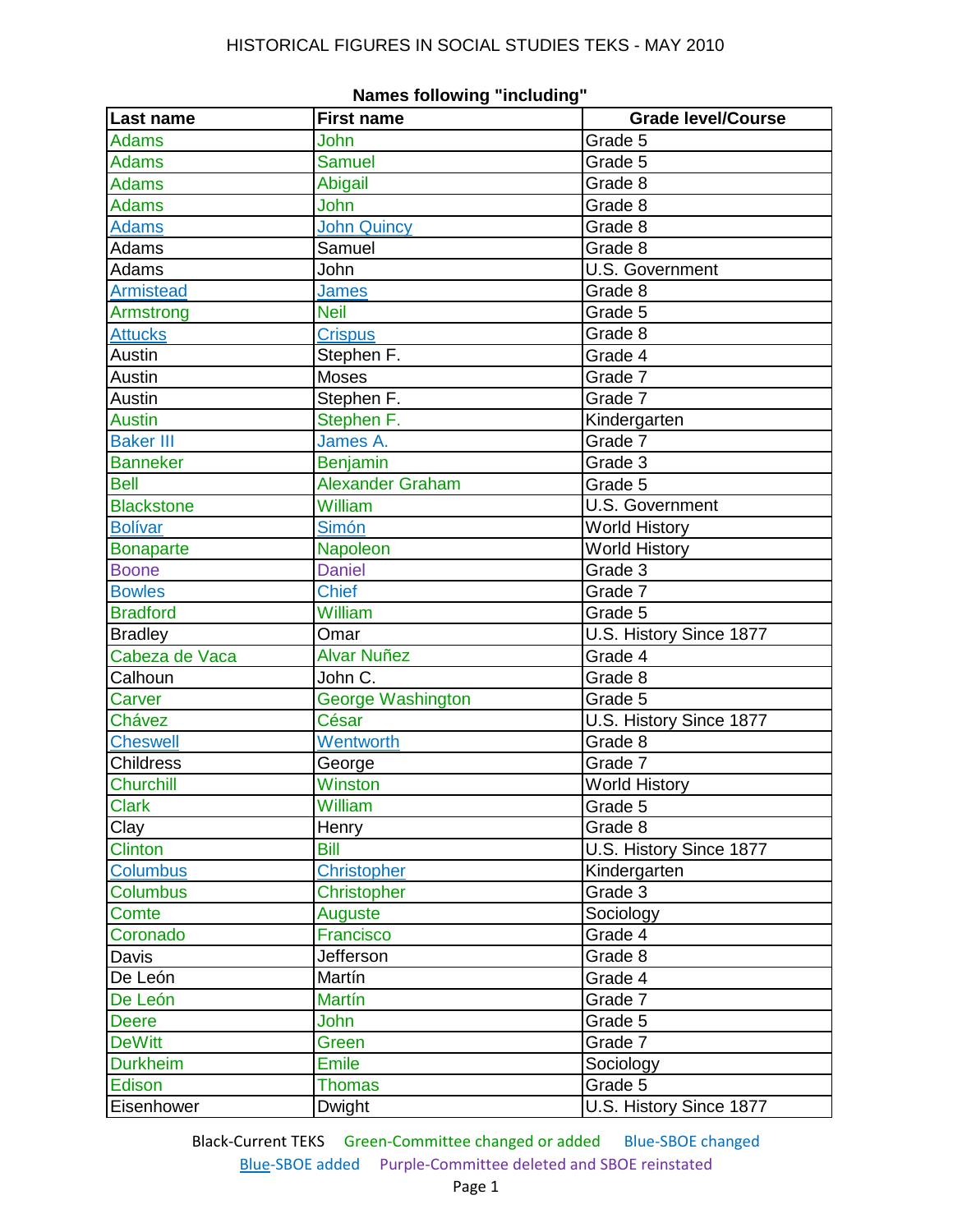| Last name         | <b>First name</b>        | <b>Grade level/Course</b> |
|-------------------|--------------------------|---------------------------|
| Erikson           | Erik                     | Psychology                |
| Fannin            | James                    | Grade 7                   |
| Farmer Jr.        | James L.                 | Grade 7                   |
| Ford              | <b>Henry</b>             | Grade 3                   |
| Franklin          | <b>Benjamin</b>          | Grade 5                   |
| Franklin          | Benjamin                 | Grade 8                   |
| Franklin          | <b>Benjamin</b>          | Grade 3                   |
| Friedan           | <b>Betty</b>             | U.S. History Since 1877   |
| Friedman          | <b>Milton</b>            | Economics                 |
| Gálvez            | Bernardo de              | Grade 8                   |
| Garcia            | Hector P.                | Grade 7                   |
| Garcia            | Hector P.                | U.S. History Since 1877   |
| Garcia            | Hector P.                | Grade 3                   |
| Garner            | John Nance "Cactus Jack" | Grade 7                   |
| George III (King) |                          | Grade 8                   |
| González          | Henry B.                 | Grade 7                   |
| Gonzalez, Jr.     | Raul A.                  | Grade 7                   |
| Goodnight         | Charles                  | Grade 4                   |
| Gorbachev         | <b>Mikhail</b>           | <b>World History</b>      |
| governor          |                          | Grade 4                   |
| Goyens            | William                  | Grade 7                   |
| Grant             | Ulysses S.               | Grade 8                   |
| Gutiérrez de Lara | José                     | Grade 7                   |
| Hale              | <b>Nathan</b>            | Grade 5                   |
| Hamilton          | Alexander                | Grade 8                   |
| Hamilton          | Alexander                | <b>U.S. Government</b>    |
| Hammurabi         |                          | <b>World History</b>      |
| <b>Hancock</b>    | John                     | Grade 2                   |
| <b>Harding</b>    | Warren                   | U.S. History Since 1877   |
| <b>Hayek</b>      | <b>Friedrich</b>         | Economics                 |
| <b>Hays</b>       | <b>Jack Coffee</b>       | Grade 7                   |
| Henry             | Patrick                  | Grade 8                   |
| <b>Hitler</b>     | <b>Adolf</b>             | <b>World History</b>      |
| Hobby             | Oveta Culp               | Grade 7                   |
| Hogg              | <b>James</b>             | Grade 7                   |
| Houston           | Sam                      | Grade 4                   |
| Houston           | Sam                      | Grade 7                   |
| <b>Houston</b>    | Sam                      | Grade 1                   |
| <b>Hutchinson</b> | Anne                     | Grade 5                   |
| <b>Hutchison</b>  | <b>Kay Bailey</b>        | Grade 7                   |
| Jackson           | Andrew                   | Grade 8                   |
| Jackson           | Andrew                   | U.S. Government           |
| <u>Jay</u>        | John                     | U.S. Government           |
| Jefferson         | Thomas                   | Grade 5                   |
| Jefferson         | Thomas                   | Grade 8                   |
| Jefferson         | Thomas                   | U.S. Government           |

**Names following "including"**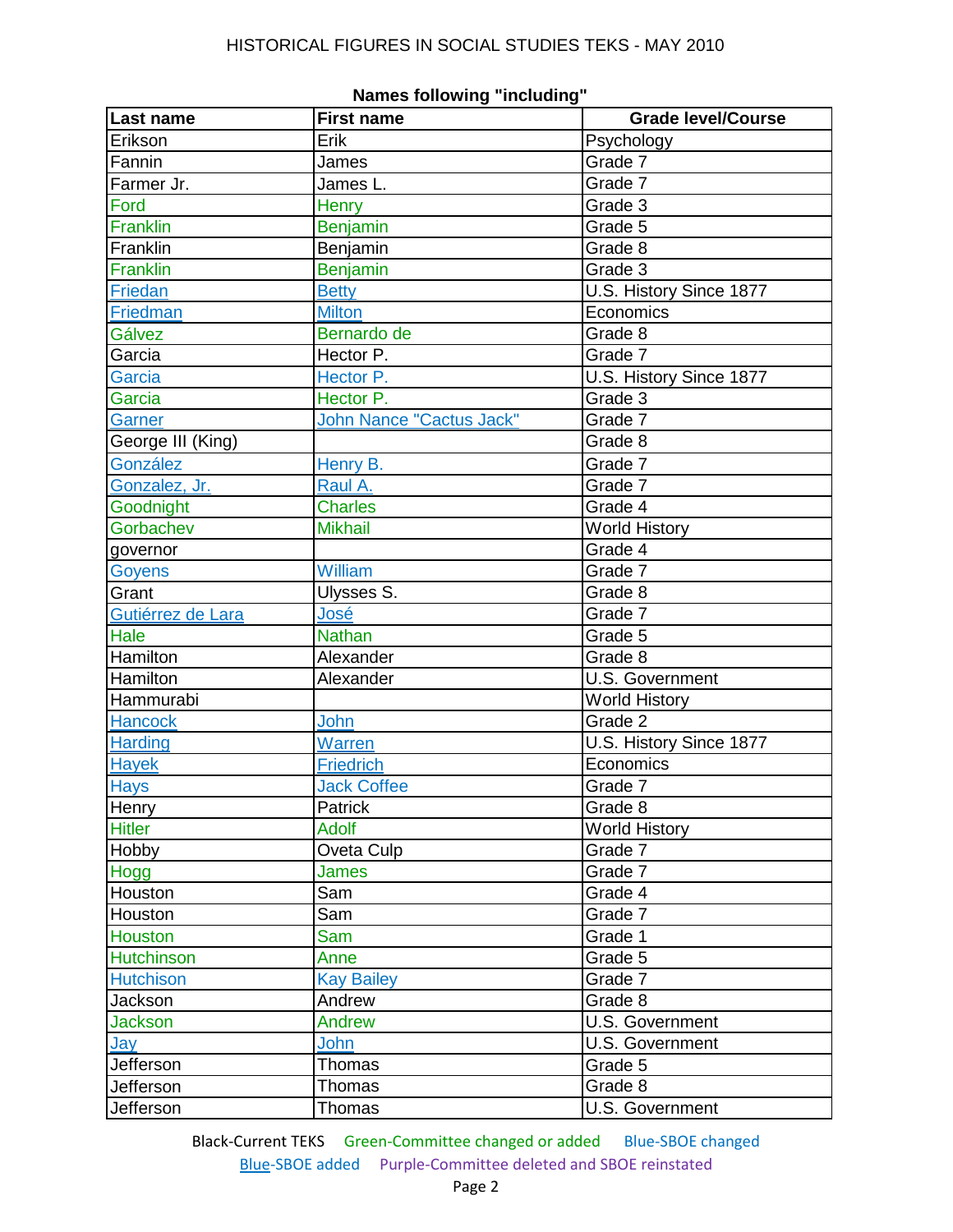| Last name        | עווויטעו טטווער<br><b>First name</b> | <b>Grade level/Course</b> |
|------------------|--------------------------------------|---------------------------|
| Johnson          | Lizzie                               | Grade 4                   |
| Johnson          | Lyndon B.                            | Grade 7                   |
| Jones            | Anson                                | Grade 4                   |
| Jones            | Anson                                | Grade 7                   |
| <b>Jordan</b>    | <b>Barbara</b>                       | Grade 7                   |
| Justinian        |                                      | <b>World History</b>      |
| <b>Kennedy</b>   | John F.                              | U.S. History Since 1877   |
| <b>Keynes</b>    | <b>John Maynard</b>                  | Economics                 |
| <b>King</b>      | <b>Richard</b>                       | Grade 4                   |
| King Jr.         | <b>Martin Luther</b>                 | U.S. History Since 1877   |
| King Jr.         | <b>Martin Luther</b>                 | Grade 1                   |
| L'Enfant         | <b>Pierre-Charles</b>                | Grade 3                   |
| <b>La Salle</b>  | René Robert Cavelier Sieur de        | Grade 4                   |
| Lafayette        | Marquis de                           | Grade 8                   |
| Lamar            | Mirabeau B.                          | Grade 4                   |
| Lamar            | Mirabeau B.                          | Grade 7                   |
| Lee              | Robert E.                            | Grade 8                   |
| Lewis            | <b>Meriwether</b>                    | Grade 5                   |
| Lincoln          | Abraham                              | Grade 1                   |
| Lincoln          | Abraham                              | Grade 8                   |
| Lincoln          | Abraham                              | <b>U.S. Government</b>    |
| local mayor      |                                      | Grade 2                   |
| local mayor      |                                      | Grade 4                   |
| Locke            | John                                 | U.S. Government           |
| Lovell           | James A.                             | Grade 3                   |
| MacArthur        | Douglas                              | U.S. History Since 1877   |
| Madison          | James                                | Grade 5                   |
| Madison          | James                                | Grade 8                   |
| Madison          | James                                | <b>U.S. Government</b>    |
| <b>Marshall</b>  | <b>Thurgood</b>                      | Grade 2                   |
| <b>Marshall</b>  | John                                 | <b>U.S. Government</b>    |
| Marshall         | George                               | U.S. History Since 1877   |
| <b>Marx</b>      | Karl                                 | Sociology                 |
| <b>Marx</b>      | Karl                                 | <b>World History</b>      |
| Mason            | George                               | Grade 8                   |
| <b>Mason</b>     | George                               | U.S. Government           |
| <b>Maverick</b>  | <b>Mary</b>                          | Grade 7                   |
| <b>McCallum</b>  | Jane                                 | Grade 7                   |
| <b>McCarthy</b>  | Joseph                               | U.S. History Since 1877   |
| <b>Mitchell</b>  | <b>Maria</b>                         | Grade 3                   |
| Monroe           | James                                | Grade 8                   |
| Montesquieu      | Charles de                           | <b>U.S. Government</b>    |
| <b>Moore</b>     | Edwin W.                             | Grade 7                   |
| <b>Moses</b>     |                                      | U.S. Government           |
| <b>Mussolini</b> | <b>Benito</b>                        | <b>World History</b>      |
| <b>Navarro</b>   | <b>José Antonio</b>                  | Grade 4                   |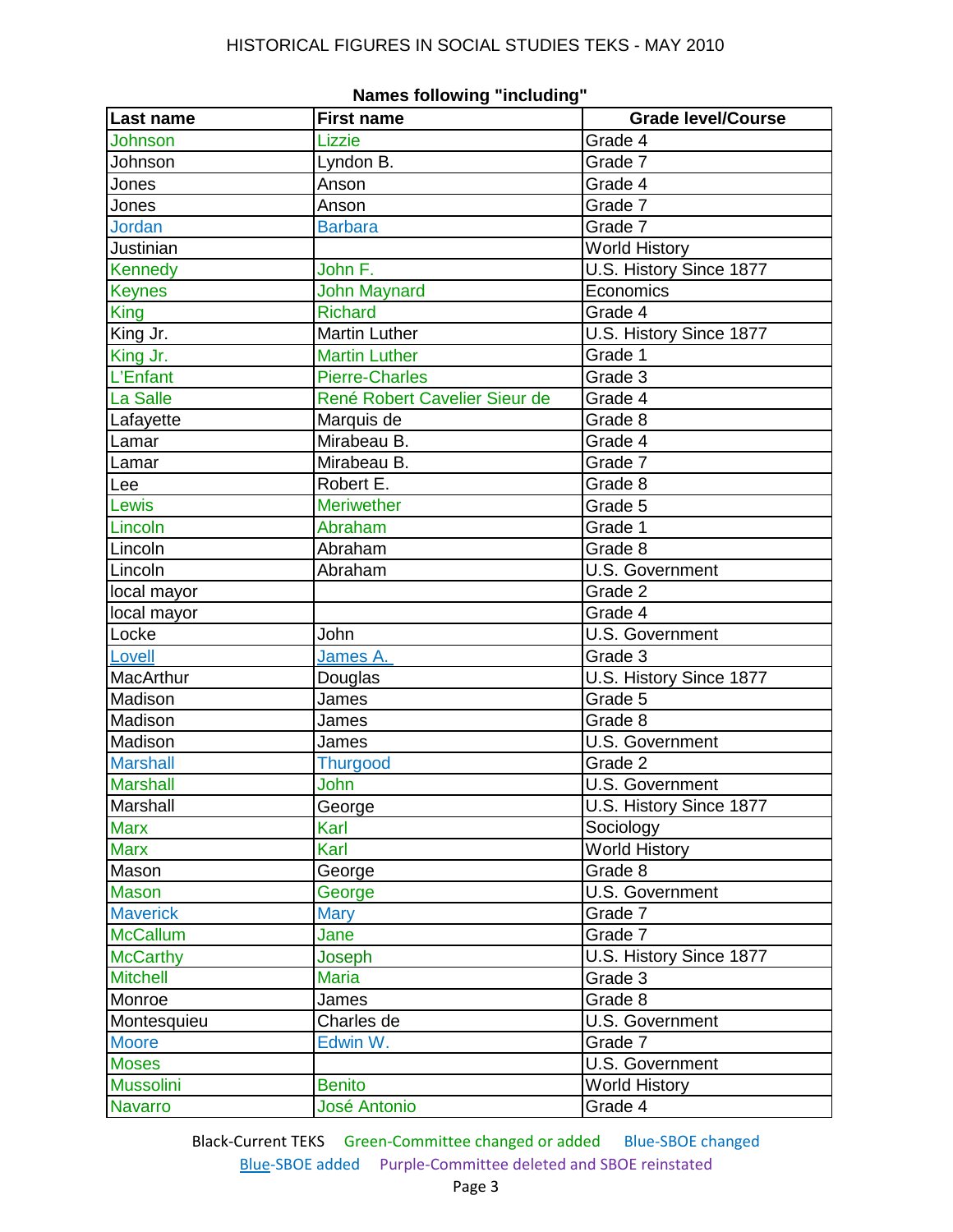| Last name          | <b>First name</b>       | <b>Grade level/Course</b> |
|--------------------|-------------------------|---------------------------|
| <b>Navarro</b>     | <b>José Antonio</b>     | Grade 7                   |
| <b>Navarro</b>     | <b>José Antonio</b>     | Kindergarten              |
| <b>Nimitz</b>      | Chester A.              | U.S. History Since 1877   |
| <b>Nixon</b>       | Richard M.              | U.S. History Since 1877   |
| Obama              | <b>Barack</b>           | U.S. History Since 1877   |
| O'Connor           | <b>Sandra Day</b>       | U.S. History Since 1877   |
| Oñate              | Juan de                 | Grade 3                   |
| Paine              | Thomas                  | Grade 8                   |
| <b>Parker</b>      | Quanah                  | Grade 7                   |
| <b>Parks</b>       | <b>Rosa</b>             | U.S. History Since 1877   |
| Patton             | George                  | U.S. History Since 1877   |
| Penn               | William                 | Grade 5                   |
| Pershing           | John J.                 | U.S. History Since 1877   |
| Piaget             | Jean                    | Psychology                |
| Pope John Paul II  |                         | <b>World History</b>      |
| president          |                         | Grade 2                   |
| president          |                         | Grade 4                   |
| president          |                         | Grade 5                   |
| Rangel             | Irma                    | Grade 2                   |
| Rayburn            | <b>Sam</b>              | Grade 7                   |
| Reagan             | <b>Ronald</b>           | U.S. Government           |
| Reagan             | Ronald                  | U.S. History Since 1877   |
| Reagan             | <b>Ronald</b>           | <b>World History</b>      |
| <b>Revels</b>      | <b>Hiram Rhodes</b>     | Grade 8                   |
| <b>Roosevelt</b>   | <b>Theodore</b>         | Grade 2                   |
| <b>Roosevelt</b>   | Franklin D.             | <b>U.S.</b> Government    |
| <b>Roosevelt</b>   | <b>Theodore</b>         | <b>U.S. Government</b>    |
| <b>Roosevelt</b>   | Franklin D.             | U.S. History Since 1877   |
| <b>Roosevelt</b>   | Franklin D.             | <b>World History</b>      |
| <b>Ross</b>        | Lawrence Sullivan "Sul" | Grade 7                   |
| <b>Salk</b>        | Jonas                   | Grade 3                   |
| Salomon            | Haym                    | Grade 8                   |
| Santa Anna         | Antonio López de        | Grade 7                   |
| <b>Schlafly</b>    | <b>Phyllis</b>          | U.S. History Since 1877   |
| Seguín             | Erasmo                  | Grade 7                   |
| Seguín             | Juan N.                 | Grade 7                   |
| Sherman            | Roger                   | U.S. Government           |
| <b>Smith</b>       | Adam                    | Economics                 |
| <b>Smith</b>       | John                    | Grade 5                   |
| <b>Smith</b>       | Adam                    | <b>World History</b>      |
| <b>Spencer</b>     | <b>Herbert</b>          | Sociology                 |
| <b>Stalin</b>      | Joseph                  | <b>World History</b>      |
| <b>Telles</b>      | Raymond L.              | Grade 7                   |
| <b>Tocqueville</b> | Alexis de               | U.S. History Since 1877   |
| Tojo               | <b>Hideki</b>           | <b>World History</b>      |
| <b>Travis</b>      | William B.              | Grade 7                   |